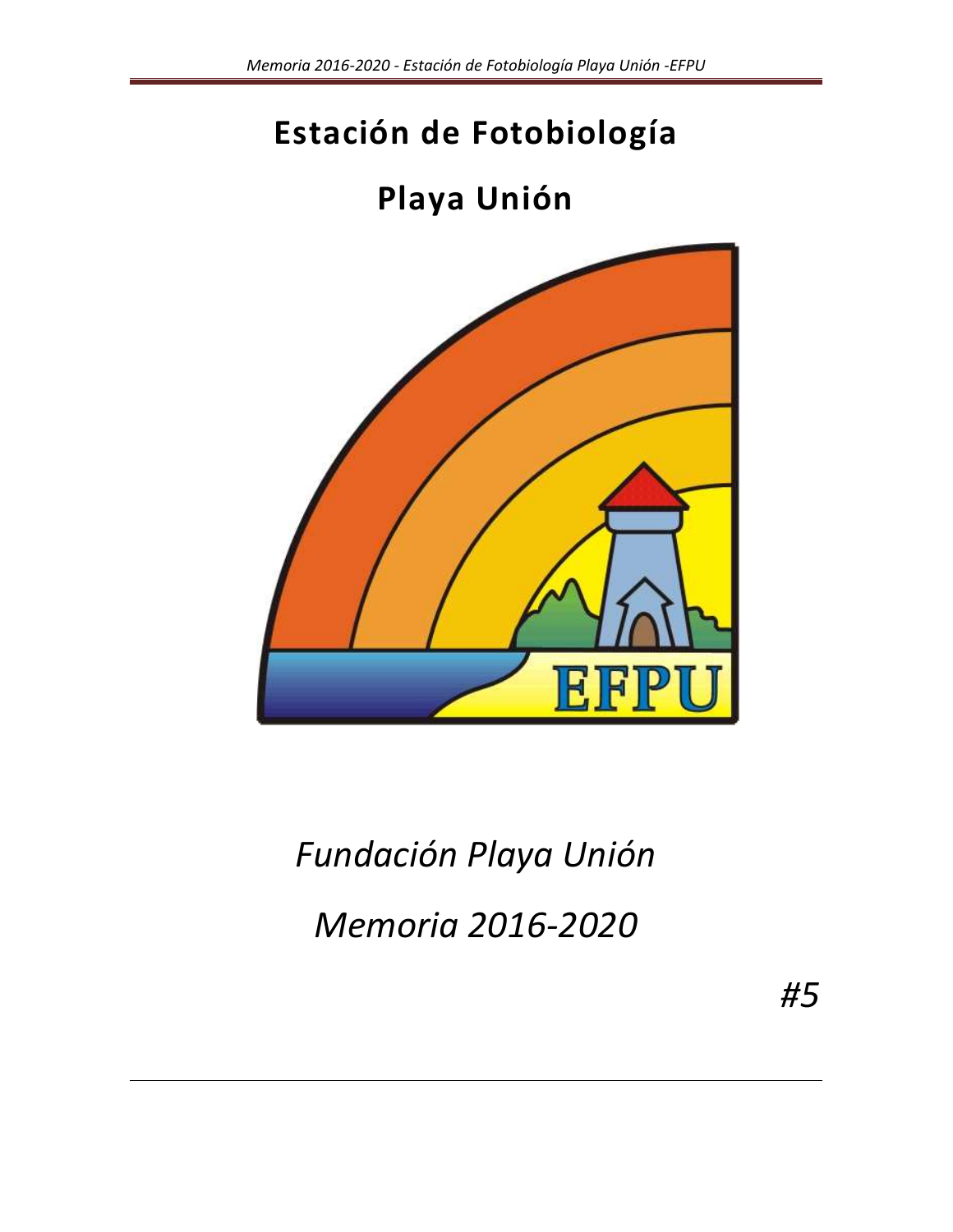**Periodo:** 1 de enero 2016 – 31 de diciembre 2020

**Reseña**: Durante este periodo se puso especial énfasis en la difusión de actividades que se desarrollan en la EFPU, a través de charlas, visitas guiadas a colegios e instituciones, desarrollo de una página web constantemente actualizada y con información disponible para la comunidad local y académica, como así también a través de redes sociales tales como Facebook. Asimismo, se continuaron con las actividades de formación de recursos humanos – becarios y pasantes. Nota: Debido a la pandemia COVID-19, las actividades durante 2020 fueron desarrolladas principalmente en forma virtual.

#### **Integrantes de la Fundación Playa Unión\***

**Presidente:** Carlos J. Castro (2016-actual); **Vice-Presidente:** E. Walter Helbling (2016-actual); **Secretaria:** Virginia E. Villafañe (2016-actual); **Pro-Secretaria**: Beatriz E. Mehaudy (2016-2018); **Tesorero:** Macarena S. Valiñas (2016-actual); **Pro-Tesorero:** Macarena S. Valiñas (2016); Ernestina A. Ezcurdia (2016-2018); **Vocales:** Beatriz E. Mehaudy (2016-actual); Ernestina A. Ezcurdia (2018 actual); César F. Mahia (2016-actual); Iván G. Cornejo (2016-actual); Adolfo Bustos (2021-actual); **Asesor Contable:** Adolfo Bustos (2016-2019); Pablo Rodríguez (2019-actual); **Asesor Legal:** César F. Mahia (2016-actual)

\*Modificación del estatuto social (2017) que reduce el número de integrantes del Consejo de Administración

#### **Integrantes de la Estación de Fotobiología Playa Unión**

**Director:** E. Walter Helbling (2016-actual); **Vice-Director**: Rodrigo J Gonçalves (2016); Macarena S. Valiñas (2018-actual)

**a) Investigadores**: E. Walter Helbling – CONICET (2016-actual), Virginia E. Villafañe –CONICET (2016-actual); Rodrigo J. Gonçalves – CONICET (2016); Macarena S. Valiñas (2016-actual)

**b) Becarios post-doctorales**: Cristina Durán Romero – ANPCyT (2016)

**c) Becarios doctorales**: Matías Barreda – CONICET (2016-2017) Marco J. Cabrerizo – Univ. de Granada (2016-2017); Paula Bermejo – CONICET (2016-2018); Ricarda Blum – CONICET (2017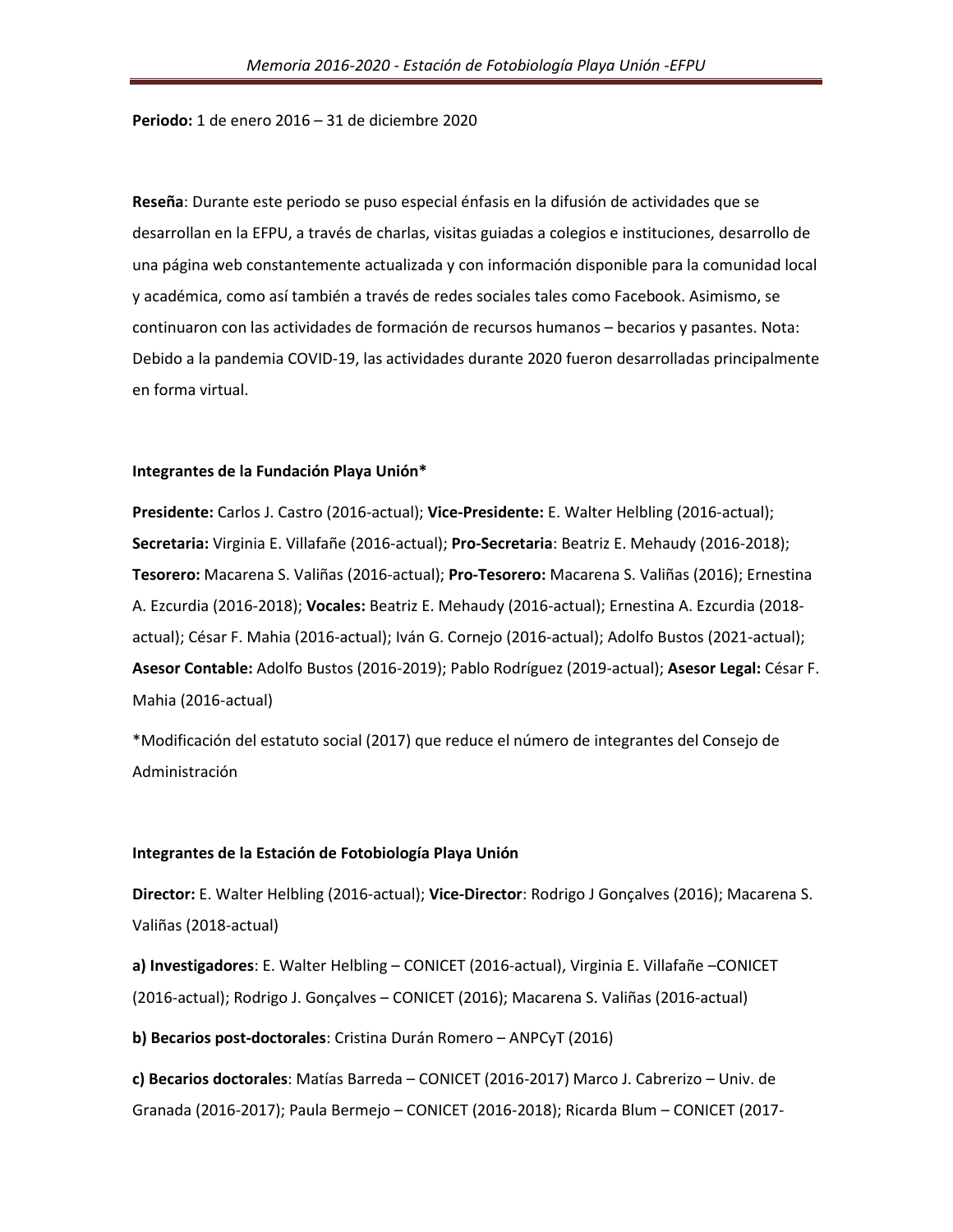actual); Juan I. Vizzo- CONICET (2018-actual); Jenifer Salas – CONICET (2019-actual); Florencia Crespo – ANPCyT (2019-2020)

#### **Participación en proyectos de investigación**

01/Jul/13-01/Jul/16: Estación de Fotobiología Playa Unión. Proyecto: La mezcla vertical como condicionante del impacto conjunto de la RUV y nutrientes en la ecofisiología del fitoplancton marino. Agencia Nacional de Promoción Científica y Tecnológica (ANPCyT), Argentina.

01/Jun/14-01/Jun/17: Estación de Fotobiología Playa Unión. Proyecto: Efectos de variables asociadas al cambio global en el fitoplancton de ambientes marinos costeros de la región Patagónica. Agencia Nacional de Promoción Científica y Tecnológica (ANPCyT), Argentina.

05/May/15–30/Apr/16: Umeå University y Estación de Fotobiología Playa Unión. Proyecto: Effects of global change variables on phytoplankton in the northern and southern hemispheres. Swedish Secretariat for Environmental Earth System Sciences (SSEESS) – The Royal Swedish Academy of Sciences, Suecia.

01/Oct/16-01/Oct/19: Estación de Fotobiología Playa Unión. Proyecto: Predicciones acerca de la estructura y funcionamiento de las comunidades fitoplanctónicas de zonas costeras de la Patagonia en un escenario futuro de cambio global. Agencia Nacional de Promoción Científica y Tecnológica (ANPCyT), Argentina.

30/Ene/17-30/Ene/20: Estación de Fotobiología Playa Unión y Centre Algatech (CAS). Proyecto: Covariation of photosynthetic electron transfer with carbon fixation in phytoplankton. Consejo Nacional de Investigaciones Científicas y Técnicas (CONICET), Argentina – The Czech Academy of Sciences (CAS), República Checa.

9/Ene/19-9/Ene/22: Estación de Fotobiología Playa Unión. Proyecto: Efectos del cambio global en el metabolismo y las interacciones tróficas de comunidades planctónicas de áreas costeras Patagónicas. Agencia Nacional de Promoción Científica y Tecnológica (ANPCyT), Argentina.

#### **Publicaciones científicas (Artículos, Libros y Capítulos de libros)**

1. Valiñas, M.S. & E.W. Helbling. 2016. Metabolic and behavioral responses of the reef fish Pata*gonotothen cornucola* to ultraviolet radiation: Influence of the diet. Journal of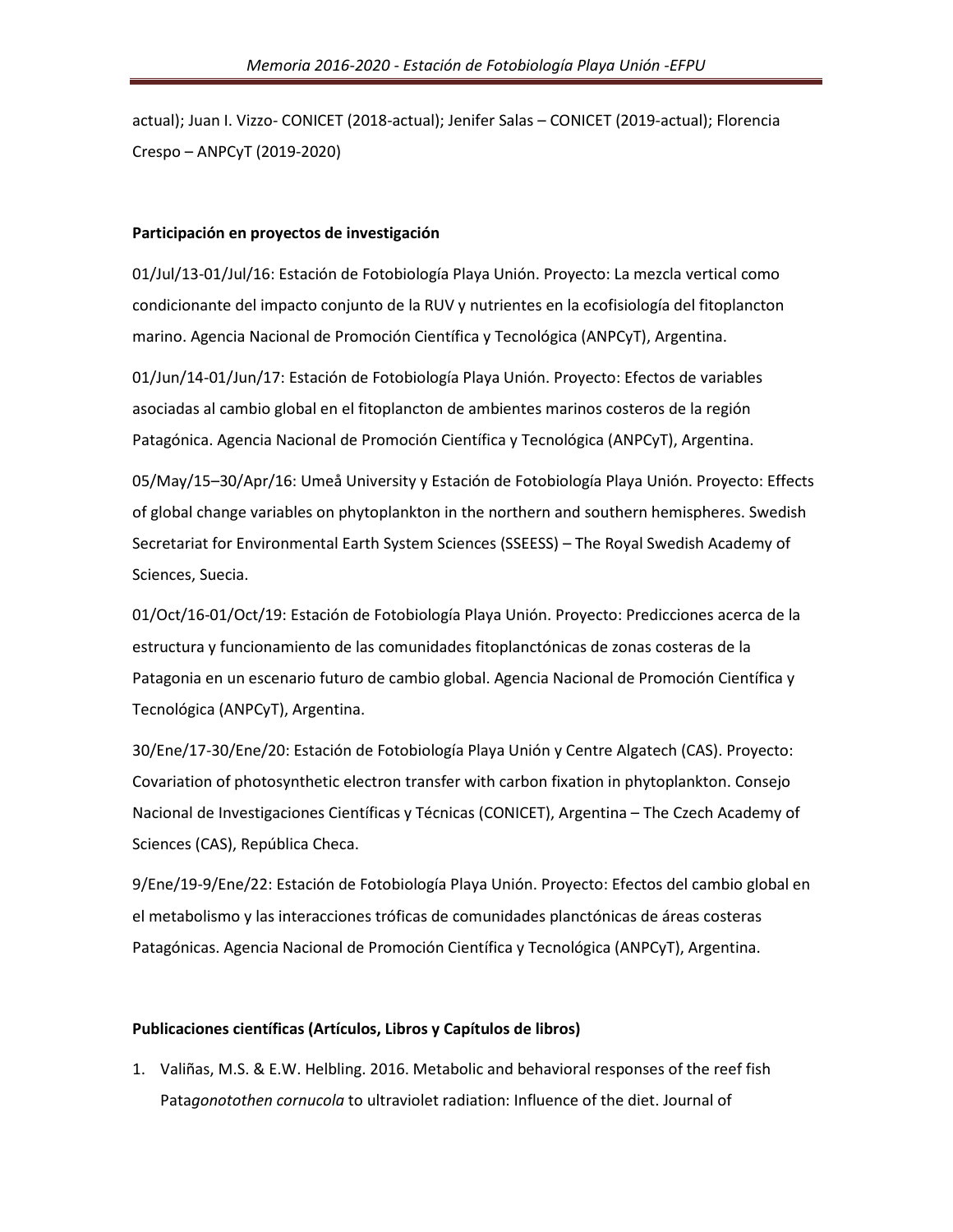Experimental Marine Biology and Ecology, 474: 180-184.

- 2. Spinelli, M.L., R.J. Gonçalves; V.E. Villafañe & F.L. Capitanio. 2016. Diversity of copepods in Atlantic Patagonian coastal waters throughout an annual cycle. Ciencias Marinas, 42: 31-47.
- 3. Villafañe, V.E., M.J. Cabrerizo, G.S. Erzinger, P. Bermejo, S.M. Strauch, M.S. Valiñas & E.W. Helbling. 2017. Photosynthesis and growth of temperate and sub-tropical estuarine phytoplankton in a scenario of nutrient enrichment under solar ultraviolet radiation exposure. Estuaries and Coasts*,* 40: 842-855.
- 4. Cabrerizo, M.J., P. Carrillo, V.E. Villafañe & E.W. Helbling. 2017. Differential impacts of global change variables on coastal South Atlantic phytoplankton: Role of seasonal variations*. Marine Environmental Research*, 125:63-72.
- 5. Durán Romero, C., V.E. Villafañe, M.S. Valiñas, R.J. Gonçalves & E.W. Helbling. 2017. Solar UVR sensitivity of phyto- and bacterio-plankton communities from Patagonian coastal waters under increased nutrients and acidification. ICES Journal of Marine Sciences*, 74: 1062-1073*.
- 6. Molina, L.M., M.S. Valiñas, P.D. Pratolongo, R. Elias & G.M.E. Perillo. 2017. Effect of "Whitemouth Croaker" (*Micropogonias furnieri*, Pisces) on the stability of the sediment of salt marshes -an issue to be resolved. Estuaries and Coasts, 40: 1795-1807
- 7. Cabrerizo, M.J., P. Carrillo, V. E. Villafañe, J.M. Medina-Sánchez, E.W. Helbling. 2018. Increased nutrients from aeolian-dust and riverine origin decrease the CO2-sink capacity of coastal South Atlantic waters under UVR exposure. Limnology and Oceanography, 63: 1191-1203.
- 8. Valiñas, M.S., V.E. Villafañe, M.J. Cabrerizo, C. Durán Romero & E.W. Helbling. 2018. Global change effects on plankton community structure and trophic interactions in a Patagonian freshwater eutrophic system. Hydrobiologia*,* 816: 61-77.
- 9. Bermejo, P., E.W. Helbling, C. Durán-Romero, M.J. Cabrerizo & V.E. Villafañe. 2018. Abiotic control of phytoplankton blooms in temperate coastal marine ecosystems: A study case in the South Atlantic Ocean. Science of the Total Environment, 612: 894-902.
- 10. Villafañe, V.E., J. Paczkowska, A. Andersson, C. Durán Romero, M.S. Valiñas & E.W Helbling. 2018. Dual role of DOM in a scenario of global change on photosynthesis and structure of coastal phytoplankton from the South Atlantic Ocean. Science of the Total Environment, 634: 1352-1361.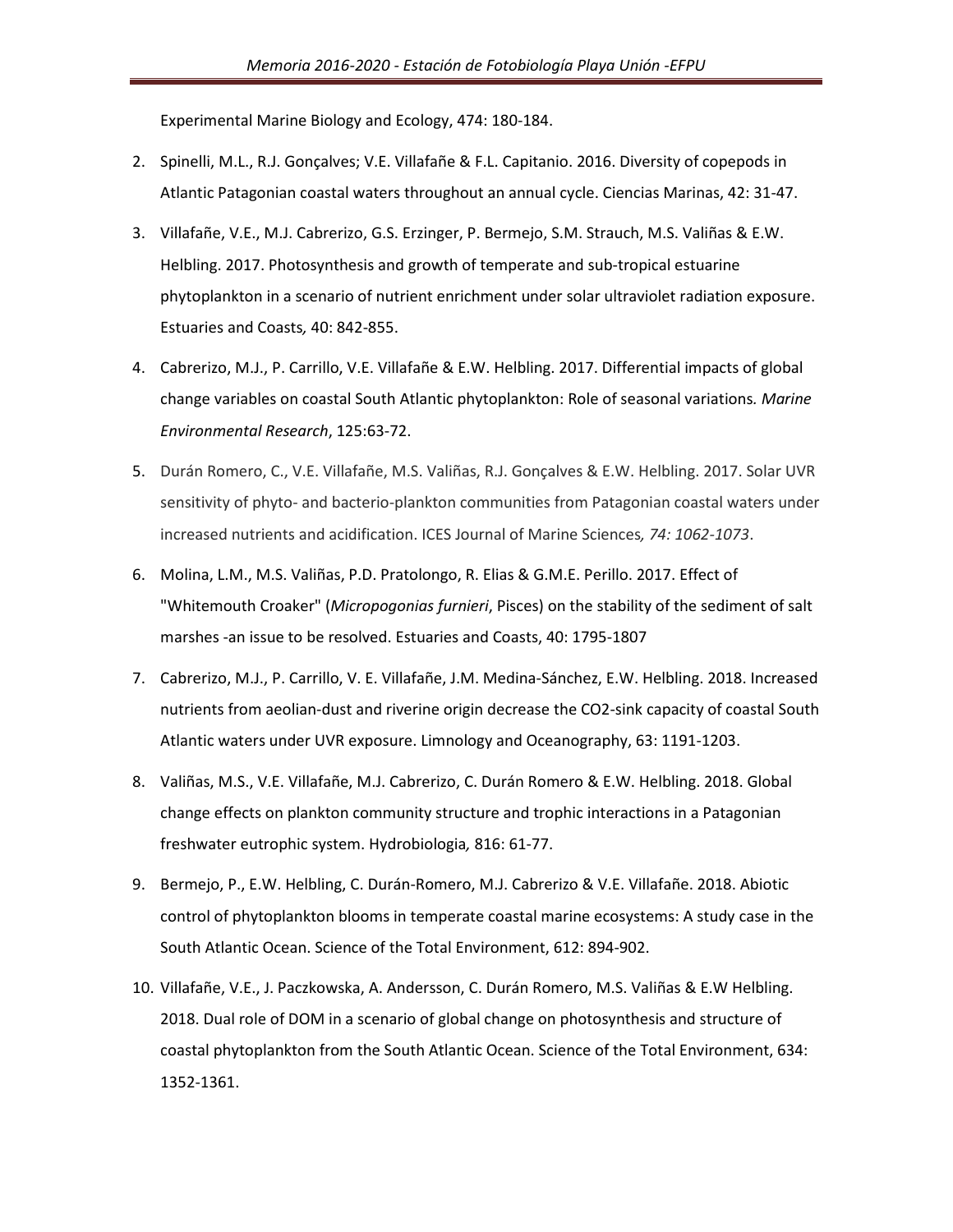- 11. Villar-Argaiz M., M.J. Cabrerizo, J.M. González-Olalla, M.S. Valiñas, S. Rajic & P. Carrillo. 2018. Growth impact of Saharan dust, mineral nutrients, and  $CO<sub>2</sub>$  on a planktonic herbivore in southern Mediterranean lakes. Science of the Total Environment, 639: 118-128.
- *12.* Lutz, V., V. Segura, A. Dogliotti, V. Tavano, F. Brandini, D. Calliari, A. Ciotti, V.E. Villafañe, I. Schloss, F. Saldanha-Corrêa, H. Benavidez, & D. Vizziano. 2018. Overview on primary production in the Southwestern Atlantic. En: *Plankton ecology of Atlantic South America. From the subtropical to the Subantarctic realm.* Hoffmeyer, M. M.E. Sabatini, F. Brandini, D. Calliari & N. Santinelli (eds.), Springer Int. Publisher, pp. 101-126.
- *13.* Valiñas, M.S., V.E. Villafañe & E.W. Helbling. 2018. Effects of global change on aquatic lower trophic levels of coastal South West Atlantic Ocean environments. En: *Aquatic ecosystems in a changing climate*. Häder, D.-P. & K. Gao (eds). CRC, Taylor & Francis Group, pp. 116-145.
- 14. Alvarez, M.F., M.C. Bazterrica, M.E. Fanjul, M.S. Addino, M.S. Valiñas, O.O, Iribarne & F. Botto. 2018. Effects of two estuarine intertidal polychaetes on infaunal assemblages and organic matter under contrasting crab bioturbation activity. Journal of Sea Research, 139: 33-40
- 15. Montemayor, D.I., A.D. Canepuccia, J. Farina, M. Addino, M. Valiñas & O.O. Iribarne. 2019. Effects of *Spartina* wrack on surface-active arthropod assemblage under different environmental contexts in Southwest Atlantic salt marshes. Estuaries and Coasts, 42: 1104- 1126
- 16. Häder, D.-P., A.T. Banaszak, V.E. Villafañe, M.A. Narvarte, R.A. González & E.W. Helbling. 2020. Anthropogenic pollution of aquatic ecosystems: Emerging problems with global implications. Science of the Total Environment, 713: 136586.
- 17. Bermejo, P., C. Durán-Romero, V.E. Villafañe & E.W. Helbling. 2020. Influence of fluctuating irradiance on photosynthesis, growth and community structure of estuarine phytoplankton under increased nutrients and acidification. Journal of Experimental Marine Biology and Ecology, 526: 151348.
- 18. Cabrerizo, M.J., E.W Helbling, V.E. Villafañe, J.M. Medina-Sánchez & P. Carrillo. 2020. Multiple interacting environmental drivers reduce the impact of solar UVR on primary productivity in Mediterranean lakes. Scientific Reports, 10: 19812.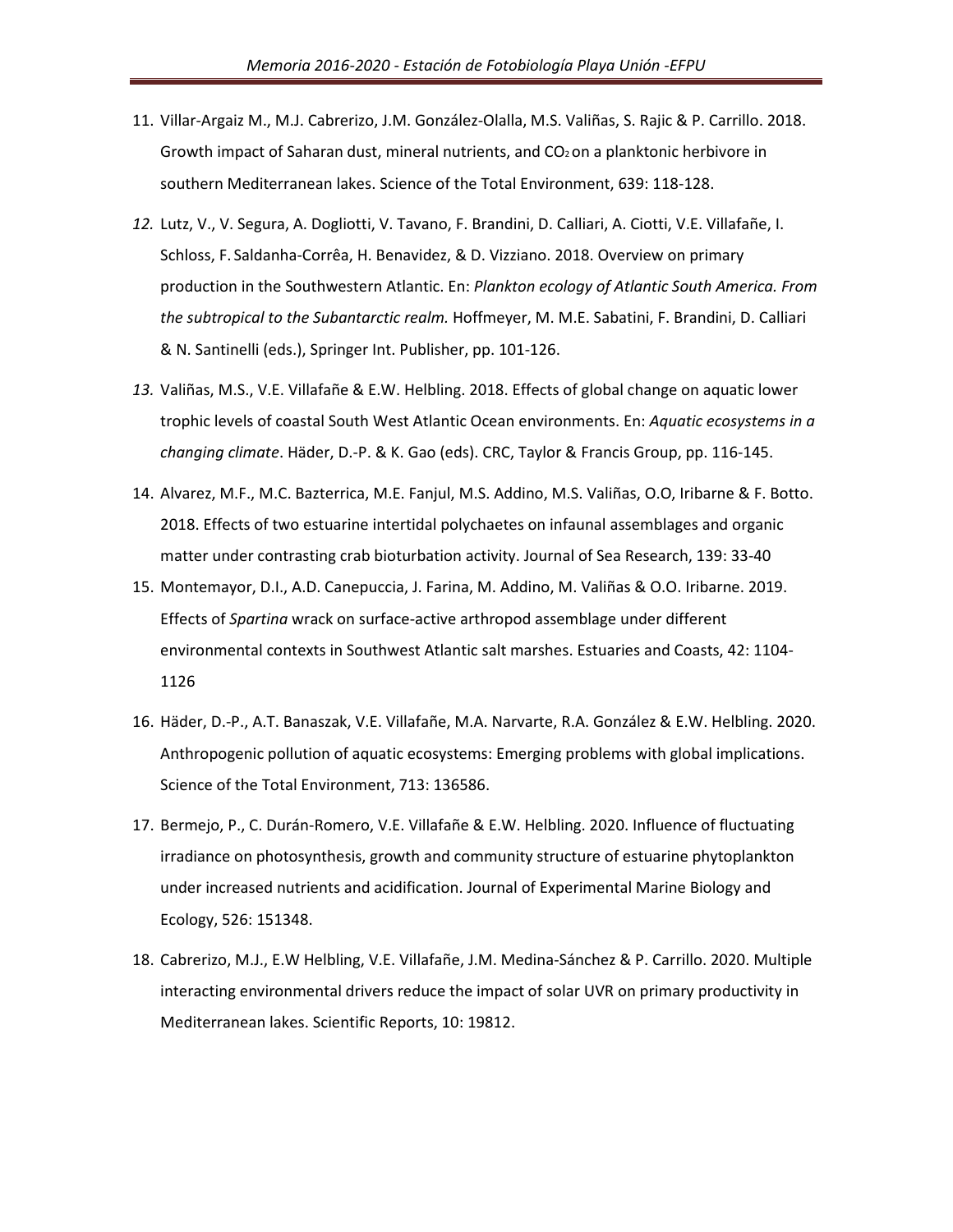#### **Participación en Congresos / Simposios**

**2016***: Coloquio Internacional sobre la contaminación actual e histórica en los ecosistemas acuáticos Andinos*, La Paz, Bolivia*; Tercera Reunión de Fotobiólogos Moleculares,* San Miguel de Tucuman, Argentina*; 6ta Jornada de Presentación de Becarios*, Puerto Madryn, Argentina; *XVI Congresso Brasileiro de Ficología*, Parnaíba, Brasil

**2017***: I Simposio Latinoamericano de Acidificación,* Buenos Aires, Argentina

**2018:** *8va. Jornada de Becarios CONICET*, Puerto Madryn, Argentina;. *IV Jornadas Patagónicas de Biología, III Jornadas Patagónicas de Ciencias Ambientales y VI Jornadas Estudiantiles de Ciencias Biológicas*, Trelew, Argentina.

**2019** *Novena Jornada de Becarios y Primer Encuentro Patagónico de Becarios,* Puerto Madryn, Argentina*; XVIII Congreso Latinoamericano de Ciencias del Mar,* Mar del Plata, Argentina*; 3er Congreso de Malacología Argentino,* Bahía Blanca, Argentina

#### **Intercambios científicos**

#### **Visitas de investigadores a la EFPU:**

**2017**: Dra. Maite Narvarte y Dr. Juan Saad, Universidad Nacional de Comahue, San Antonio Oeste, Argentina; Dr. Ondřej Prášil y Dra. Takako Masuda, Centre ALGATECH, Třeboň, República Checa

**2019**: Dra. Takako Masuda, Centre ALGATECH, Třeboň, República Checa; Dra. Anastazia Banaszak, Universidad Nacional Autónoma de México, Puerto Morelos, México; Dr. Paulo Horta, Universidade Federal de Santa Catarina, Florianópolis, Brasil

#### **Trabajos de campo y estadías de investigadores de la EFPU en otras Instituciones**

**2016**: Trabajos de campo en Parnaíba, Brasil; Trabajos de campo en el mar Báltico, Suecia y estadía en la Umeå University, Suecia

**2017**: Estadía en Centro ALGATECH, Třeboň**,** República Checa; Trabajos de campo en lagos de Pennsylvania y estadía en Miami University, Ohio, USA; Trabajos de campo en San Antonio Oeste, Río Negro, Argentina y estadía en Universidad Nacional de Comahue, San Antonio Oeste, Río Negro, Argentina